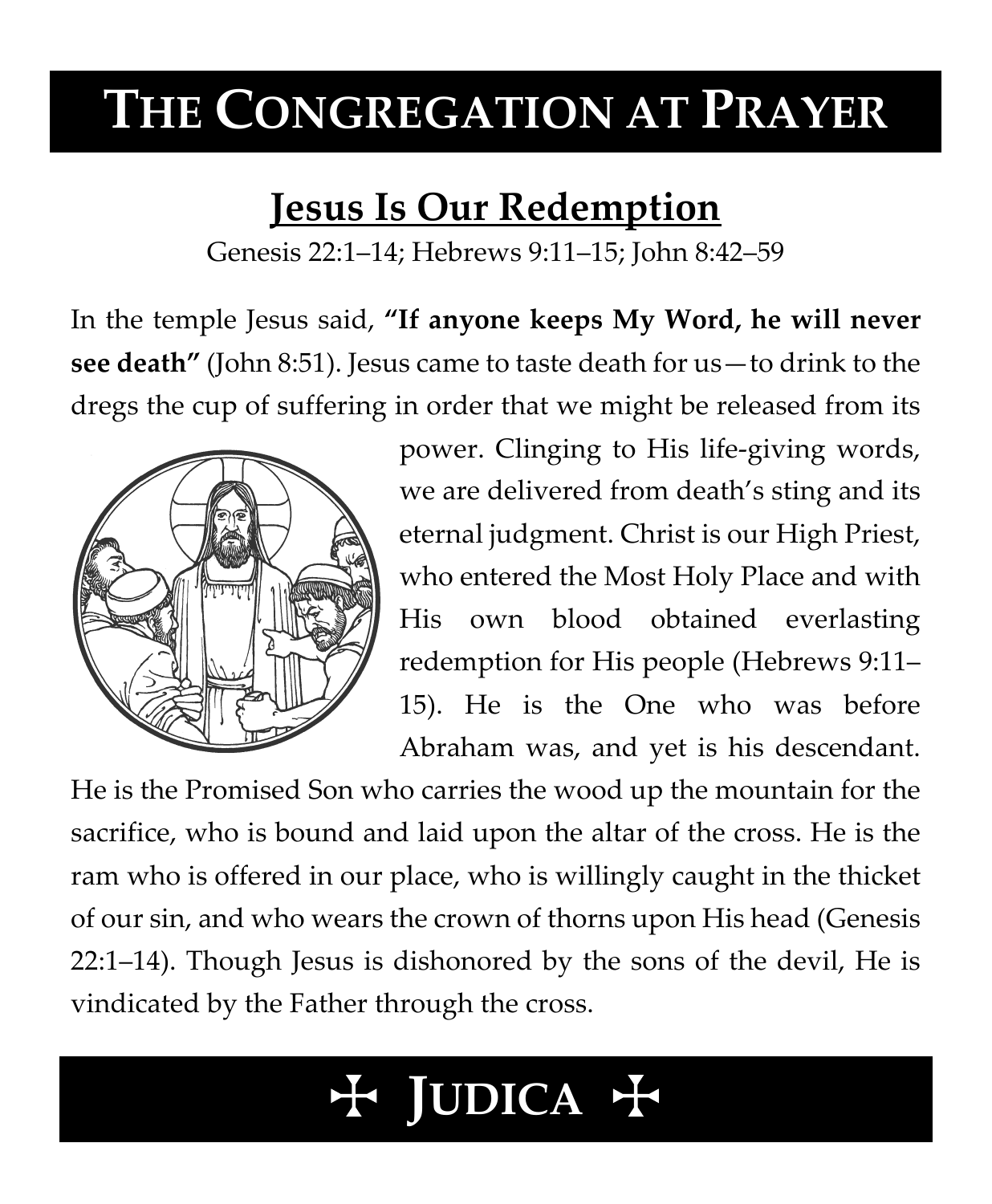#### **INVOCATION** (*make the sign of the holy cross and say*)

In the Name of the Father and of the  $\pm$  Son and of the Holy Spirit.

# **THE APOSTLES CREED**

I believe in God the Father Almighty, Maker of Heaven and earth. And in Jesus Christ, His only Son, our Lord, who was conceived by the Holy Spirit, born of the Virgin Mary, suffered under Pontius Pilate, was crucified, died, and was buried. He descended into hell. The third day He rose again from the dead. He ascended into Heaven and is seated at the right hand of God the Father Almighty. From thence He will come to judge the living and the dead. I believe in the Holy Spirit, the Holy Christian Church, the communion of saints, the forgiveness of sins, the resurrection of the body, and the  $\pm$  life everlasting.

**PSALMODY** *(sing or read out loud each day)*

Psalm 43

# **LEARN BY HEART LUTHER'S SMALL CATECHISM**: The Lord's Prayer

*The First Petition* **Hallowed be Thy Name.**

#### *What does this mean?*

**God's Name is certainly holy in itself, but we pray in this petition that it may be kept holy among us also.**

# **DAILY READINGS**

| Sunday:    | Psalm 126 | Numbers 7          | Isaiah 43:1-44:5  | Philippians 3:1-4:1   |
|------------|-----------|--------------------|-------------------|-----------------------|
| Monday:    | Psalm 127 | Numbers 8          | Isaiah 44:6-28    | Philippians 4:2-23    |
| Tuesday:   | Psalm 128 | Numbers 9:1-14     | Isaiah 45         | Colossians 1:1-20     |
| Wednesday: | Psalm 129 | Numbers 9:15-10:10 | Isaiah 46-47      | Colossians $1:21-2:5$ |
| Thursday:  | Psalm 130 | Numbers 10:11-36   | Isaiah 48-49      | Colossians 2:6-23     |
| Friday:    | Psalm 131 | Numbers 11         | Isaiah 50         | Colossians 3:1-17     |
| Saturday:  | Psalm 132 | Numbers 12         | Isaiah 51:1-52:12 | Colossians 3:18-4:18  |

**HYMN OF THE WEEK** *Christ, the Life of All the Living LSB 420*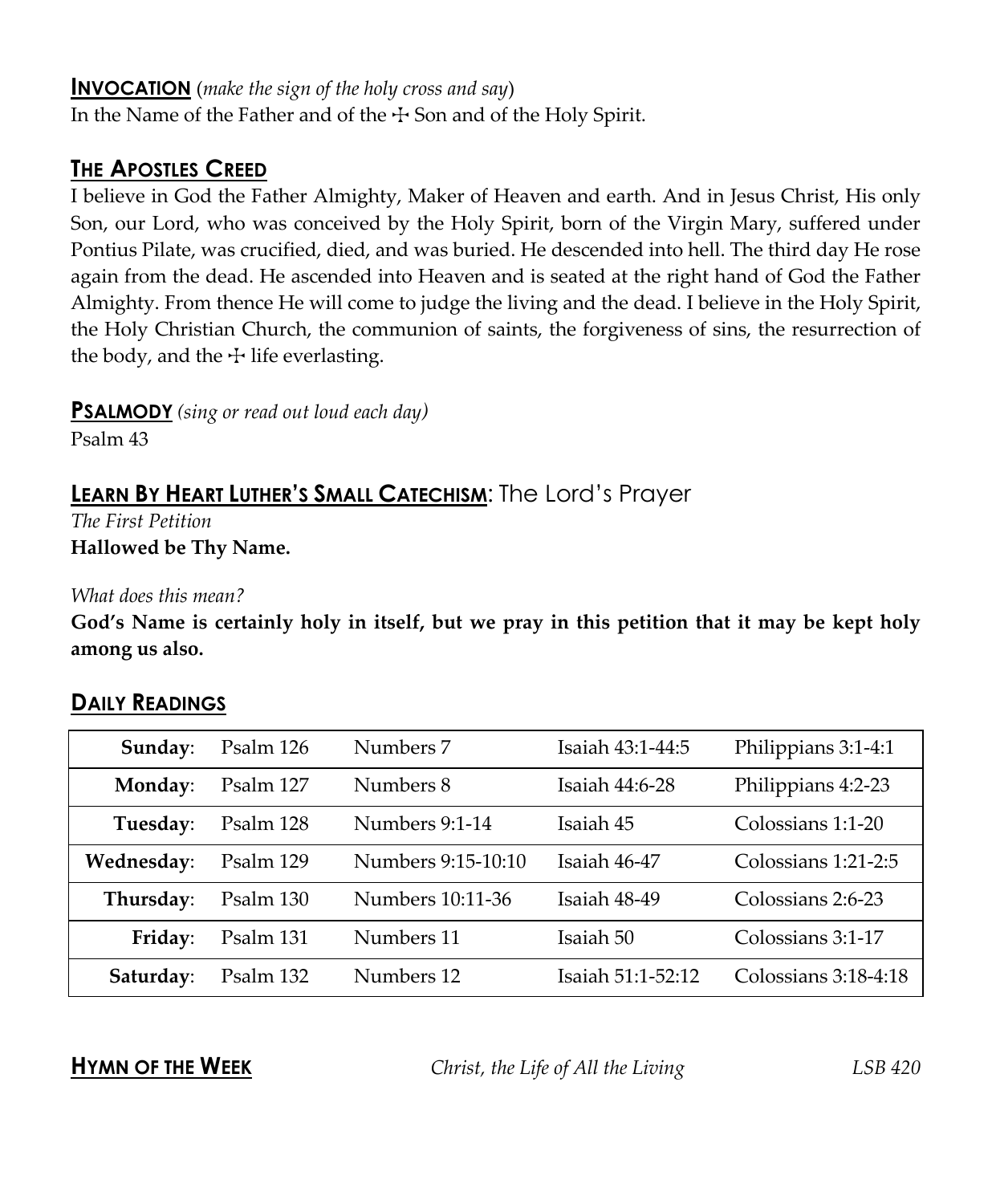## **PRAYERS**

*The following suggestions are offered as an aid in developing the habit of praying for ourselves and others each week:*

**Sunday**: For the joy of the resurrection among us; for the fruit of faith nourished by Word and Sacrament.

**Monday**: For faith to live in the promise of Holy Baptism; for one's calling and daily work; for the unemployed; for the salvation and well-being of our neighbors; for schools, colleges, and seminaries; for good government and for peace.

**Tuesday**: For deliverance against temptation and evil; for the addicted and despairing, the tortured and oppressed; for those struggling with sin.

**Wednesday**: For marriage and family, that husbands and wives, parents and children live in ordered harmony according to God's Word; for parents who must raise children alone; for our communities and neighborhoods.

**Thursday**: For the Church and her pastors; for deacons, teachers, and other church workers; for missionaries and for all who serve the Church; for fruitful and salutary use of the blessed Sacrament of Christ's body and blood.

**Friday**: For faithful preaching of the holy cross of our Lord Jesus Christ; for the spread of His knowledge throughout the whole world; for the persecuted and oppressed; for the sick and dying.

**Saturday**: For faithfulness to the end; for the renewal of those who are withering in the faith or have fallen away; for receptive hearts and minds to God's Word on the Lord's Day; for pastors as they prepare to administer and for people as they prepare to receive Christ's holy gifts.

Almighty God, by Your great goodness mercifully look upon Your people that we may be governed and preserved evermore in body and soul; through Jesus Christ, Your Son, our Lord, who lives and reigns with You and the Holy Spirit, one God, now and forever.

O Lord, look down from Heaven. Behold, visit, and relieve Your servants who stand in need of our prayers: **[insert the names of family members, friends, church members, government officials, those in need, etc.]** Look upon them with the eyes of Your mercy. Grant them comfort and sure confidence in You. Defend them from all danger, and keep them in perpetual peace and safety, through Jesus Christ, our Lord.